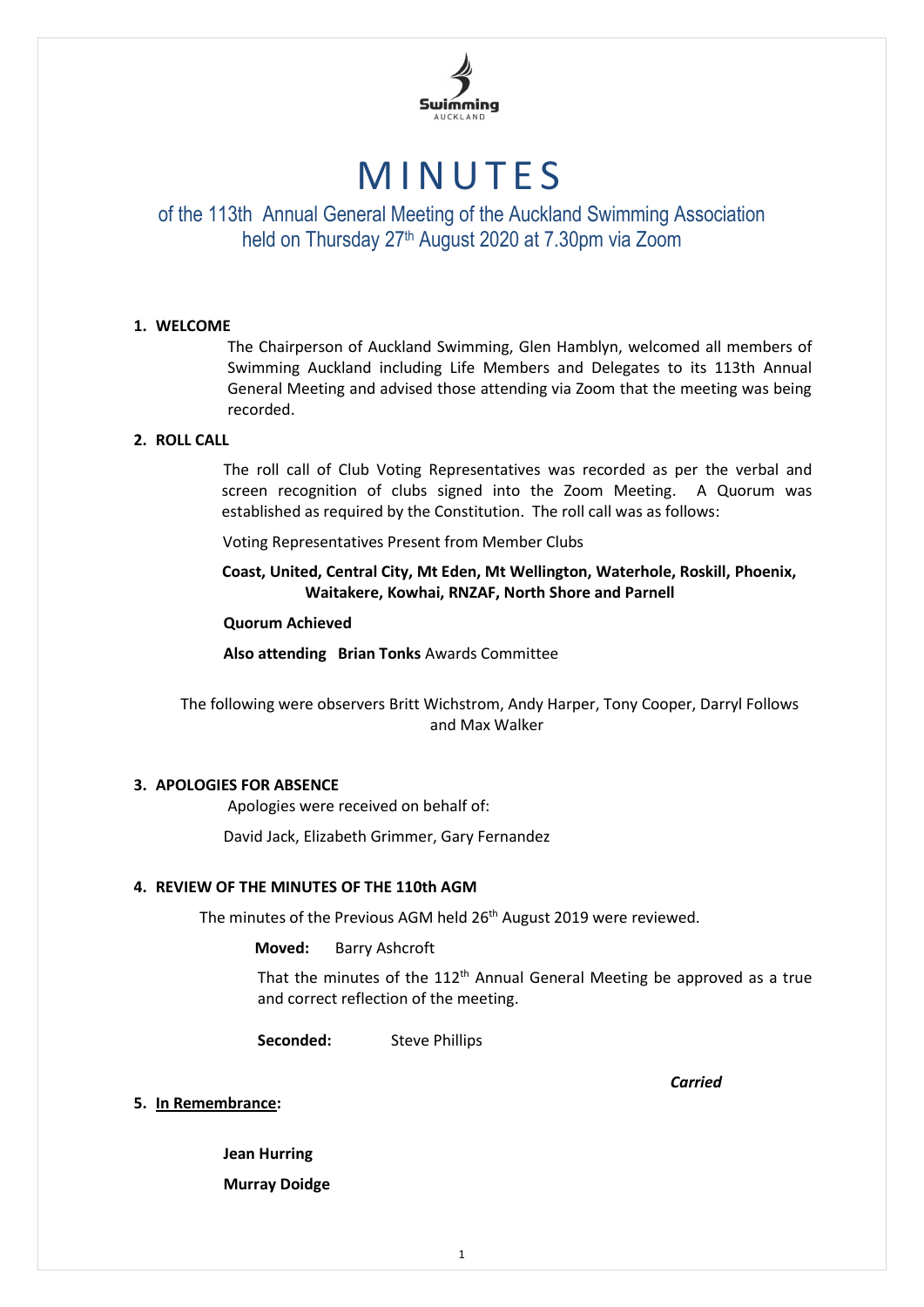

**6.** Consideration of the Association's Annual Report and Financial Statements for the year ended 30<sup>th</sup> April 2020 as presented in the Annual Report together with the appended Operating Budget for 2020/21

**Moved** Brian Dettling

"That the Annual Financial Statements for the year ending  $30<sup>th</sup>$  April 2020 be accepted.

**Seconded** Peter Kregting

*Carried*

# **7. Address by Board Chair**

- The combined Chairperson and CEO reports were circulated
- Glen advised that Samantha Gunther had been appointed by the Appointments Panel to the Auckland Swimming Board
- The Chairperson requested that clubs have a thorough look at what is going on around us at present under the Covid restrictions and put into place best practice for their respective clubs and meets that may be able to be held. Having s correct perception is important
- Glen thanked Brett and Kate for their continued hard work and all the Board Members for their support and work throughout the year particularly during the Covid scenario when some extremely difficult scenarios needing tackling.
- Brett thanked Kate and the Board for their diligence throughout the year especially during the recent Covid months

#### **8. Election of Officers**

 **As members of the ASA Technical Committee:**

Clifford Banks - Coast

*Elected unopposed*

**Moved:** Barry Ashcroft

**Seconded:** Bronwyn Crawford *Carried*

#### **As members of the Technology Group:**

Biljana Markovic - Roskill

*Elected unopposed*

**Moved:** Brian Dettling

**Seconded:** Steve Phillips

*Carried*